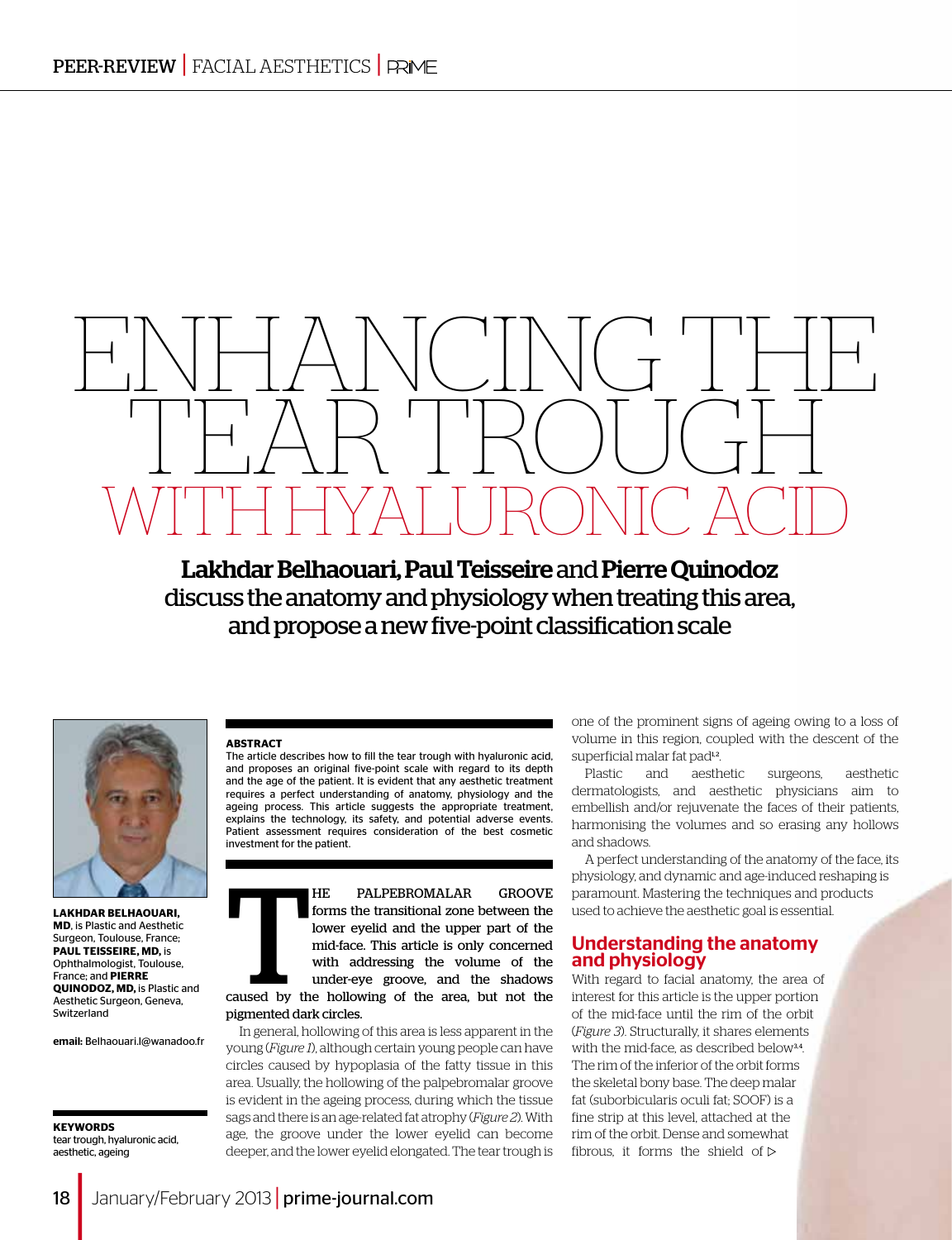# **RNE** FACIAL AESTHETICS | PEER-REVIEW

The hollowing of the palpebromalar groove is evident in the ageing process, during which the tissue sags and there is an age-related fat atrophy.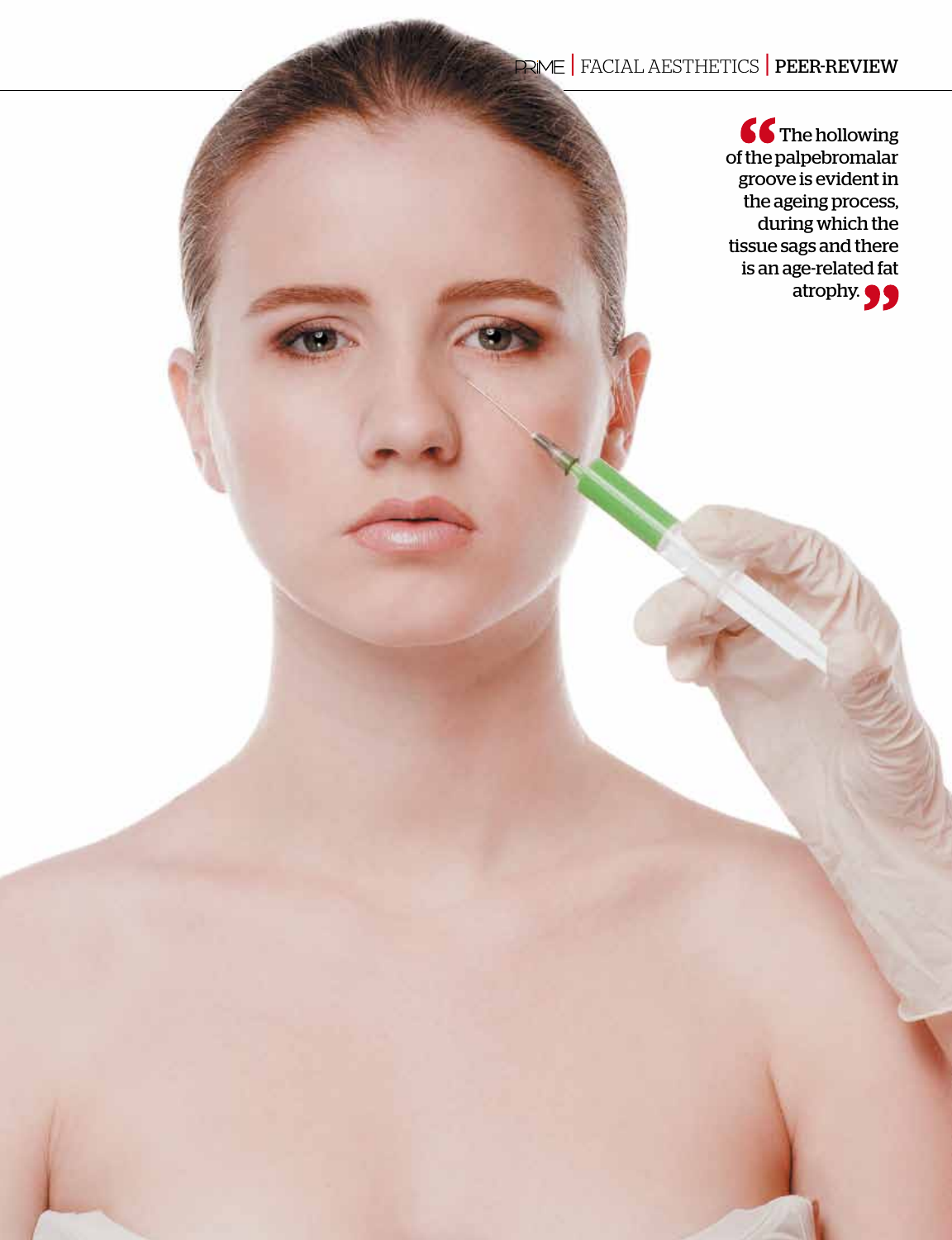

Figure 1 Appearance of the periorbital in younger patients



Figure 2 With ageing, the periorbital area undergoes changes

 $\triangleright$  protection for the inferior orbital rim just as the charpy's fat pad protects the superior orbital rim. As a result of its deep bony adherence, this fat is fixed. Immobile in the facial dynamic of facial expressions, this deep fat does not sag with the tissue relaxation caused during ageing. However, similar to the superficial malar fat, it is subject to partial atrophy during

the ageing process.

The orbicularis oculi muscle is a sphincter muscle responsible for voluntary movements; the constriction of the eyelids and elevation of the cheek, and of the superficial malar fat, which overlies it. The muscle contracts with laughter,

elevating the lower eyelid and cheek. With age, it becomes less homogenous and less compact, losing its tonicity and spreading downward (*Figures 4* and *5*). Its fibres can become dissociated, resulting in gaps between them<sup>145</sup>. .

The superficial orbital malar fat lies under the skin and covering the orbicularis muscle; the superficial

Using a needle is certainly easier; however, a fine blunt cannula easily penetrates due to the fineness of the skin at the level of the lid–cheek

junction.

orbital and malar fat gives both protection and shape by means of forming a fatty pad. A structure less dense than the deep malar fat, the superficial malar fat adheres to the skin.

The face is not static, but is dynamic. The orbicularis muscle is the principal motor in the mid-face for its movement in facial expression, and the superficial orbital malar fat is also involved in the mobility of this zone.

The face is not static, but ages. The resulting sagging together with the skin defines the palpebromalar groove, which with the mid-cheek groove and nasolabial fold forms the three principal grooves, and mark the changes of the ageing face. In addition, the orbital rim becomes more exposed owing to the fat loss and the descent of the superficial malar fat.

The internal part of the palpebromalar groove and the superior–internal part of the mid-cheek groove join together as a Y-shape to create the tear trough. Poets often refer to the hollow formed between the tear trough and the mid-cheek groove as the 'valley of tears'.

The skin covers all these elements. There is a transition between the very fine palpebral skin and the thicker jugal skin.

To summarise, there is the deep fixed and static fat, and a superficial mobile fat, the latter being dynamic in the creation of expression and age-induced sagging. The skin, superficial malar fat, and orbicularis muscle are all mobile and dynamic. All move as though through a sliding space situated between the deep malar fat and the orbicularis muscle, and between the orbicularis muscle and the superficial malar fat.

#### Is the palpebromalar junction stable?

In his observations of the periorbital area and the mid-face, Lambros<sup>5</sup> wrote, 'the lid-cheek junction is very stable because it sits on tissues which are fixed'. A number of authors concur with lambros in this regard; however, the authors of the present article are not of the same opinion. As already described, the bony rim of the orbital rim, which tends to recede with age, is fixed, as is the deep malar fat, which is fixed to the bony rim for protection. The skin, superficial malar fat and orbicularis muscle are not fixed: they are mobile.

It is obvious that the inferior eyelid lengthens during the age-related sagging and the palpebromalar junction

> becomes lower. This is evidenced by rejuvenation and embellishment with volumising products (such as hyaluronic acid or autologous fat, in the authors' experience), which raise the level of the palpebromalar junction and shortens the lower eyelid.

#### Where and how to inject

There are two major considerations: the hydrophilic nature of hyaluronic acid and the thinness of the palpebral skin. A placement of hyaluronic acid that is too superficial and injected just under this fine skin can give an unaesthetic blue appearance (Tyndall effect),  $\triangleright$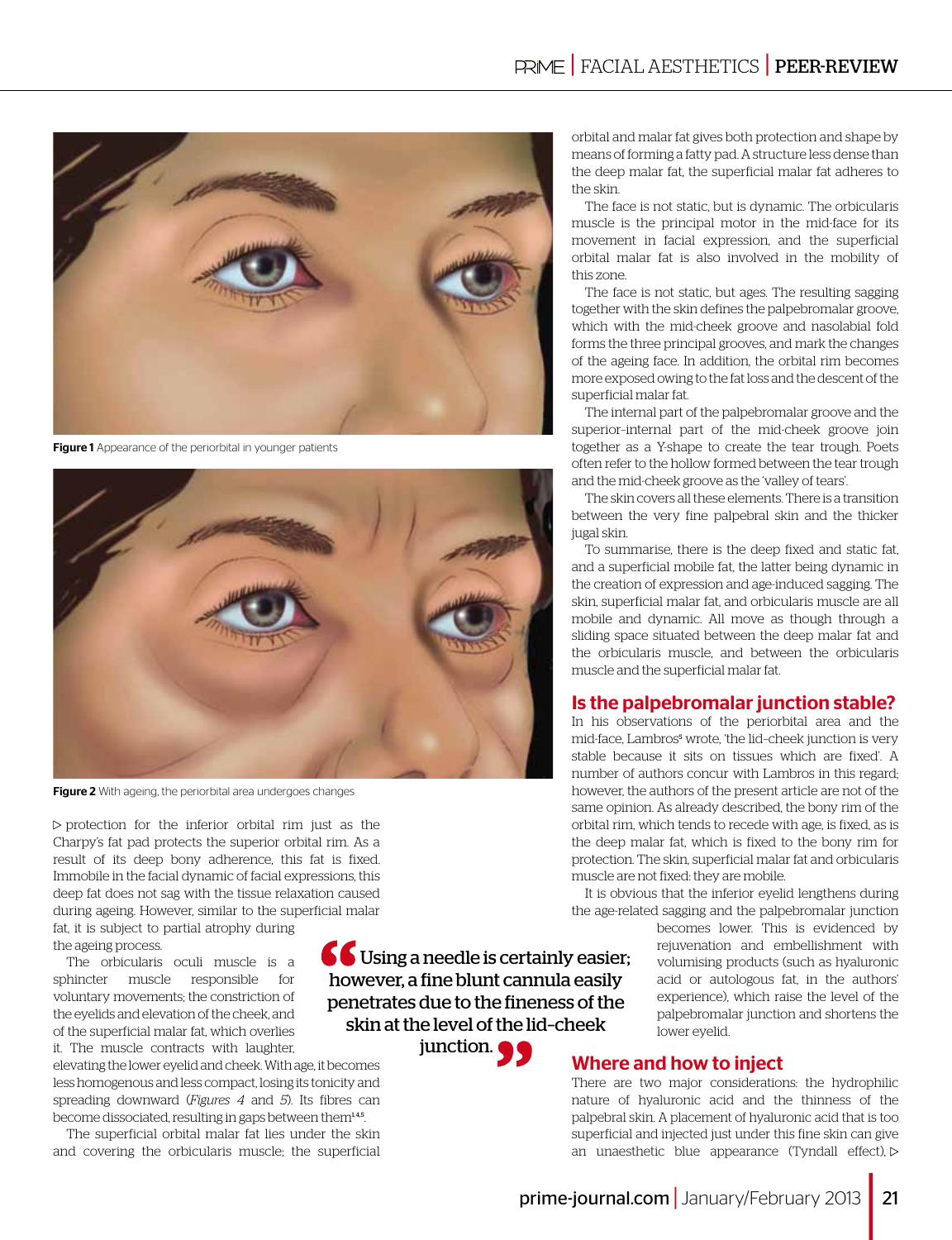

Figure 3 Anatomy of the palpebromalar junction



Figure 4 Orbicularis oculi muscle

 $\triangleright$  caused by light diffraction. Therefore, the injection must be deep.

The following technique is proposed:

- The injection must be deep at the level of the palpebromalar groove, in front of the bony orbital rim, and just behind the orbicularis muscle (*Figure 6*)
- Inject slowly with a very gentle pressure on the plunger of the syringe to avoid uncontrolled superficial spreading of the product. Do not crack under pressure
- Inject small quantities to avoid over-correction, which is unaesthetic and difficult to rectify correctly, even with hyaluronidase.

#### Cannula or needle?

This is generally based on the personal preference of the physician, depending on the technique he/she is most comfortable using. Using a needle is certainly easier; however, a fine blunt cannula easily penetrates owing to the fineness of the skin at the level of the lid–cheek junction.

Although the cannula is considered to be less traumatic, the needle causes no extra bruising if the physician understands how to avoid the trunk of the facial artery and vein (i.e. medially). In the authors' opinion, the relative risk of trauma on the small vessels and capillaries, both small branches of the facial artery and facial vein, is the same when using either device. however, the impact on larger vessels, such as the trunks of the facial artery and the facial vein, is riskier with a needle, which can pierce these large vessels, whereas a cannula will avoid them.

Despite this, using a cannula requires a greater amount of force, giving less control, especially in the denser and more fibrous deep malar fat. Physicians should be wary of using a flexible cannula because of its ability to bend, making it more difficult to control its route and end cannula position. care must be taken to ensure the flexible cannula does not slide into the orbit and the ocular globe.

#### Bolus or fanning techniques

Again, it is advised that physicians use the technique most comfortable for them, either fan or bolus. Product deposition can be placed using a fanning technique to create a fine and narrow sheet, or using a few small bolus, which can be gently moulded to remove any irregularity.

A very gentle pressure can reduce the risk of bruising, but caution needs to be observed as excessive pressure or massage can provoke a superficial spreading of the product, despite an initially correct placement.

#### What to inject?

Even if the 'ideal filler' does not exist, it is clear that hyaluronic acid is the gold standard product<sup>7</sup>, especially when considering the recent advances in the quality of volumising products. The authors also have experience with fat injections, with remarkable results. however, it is easier and more flexible to use hyaluronic acid as greater technical, surgical and anaesthetic requirements are

 $\epsilon$  Even if the 'ideal filler' does not exist, it is clear that hyaluronic acid is the gold standard product, especially when considering the recent advances in the quality of volumising

products.

necessary for fat injections. Smaller particle hyaluronic acid is even more forgiving owing to the fine anatomical structure of the treated area.

The future will be shaped by further research. Developing less hydrophilic hyaluronic acid products, resulting in less water absorption, can have an impact on this area, and so minimise the risk of the Tyndall effect. The use of short chains of hyaluronic acid can achieve this goal.

low-molecular-weight hyaluronic acid creates a more effective

cross-linking with 4-butanediol diglycidal ether (BDDe) as attachment is easier on short strings compared with high-molecular-weight hyaluronic acid, with their long chains. With short strings, attachment is easier on the two sides of BDDE; less free chains or chains attached on  $\triangleright$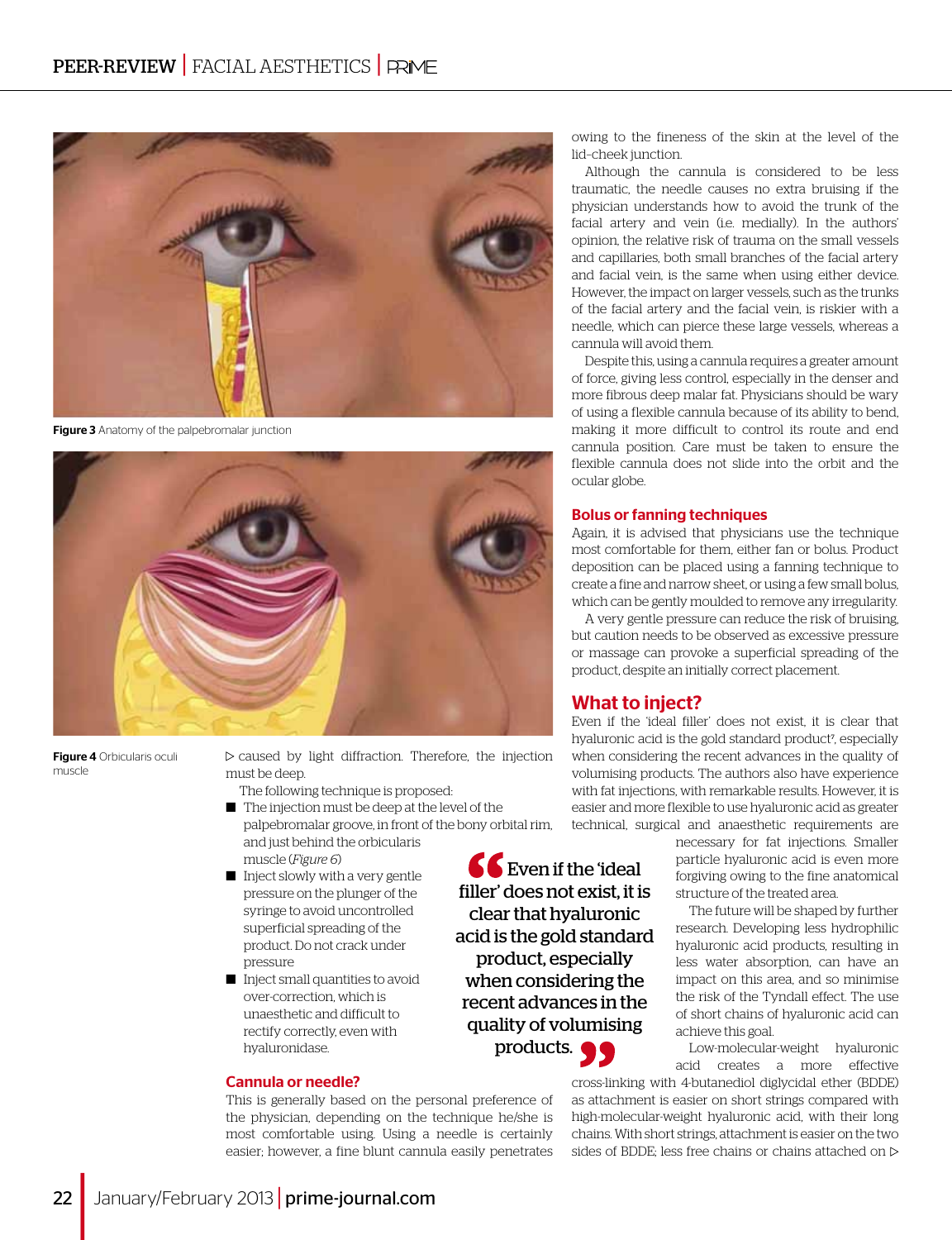

Figure 5 The orbicularis oculi muscle ages, resulting in gaps between fibres

 $\rhd$  one side are obtained, so avoiding the capture of water facilitated by the free chains.

The product is less hydrophilic with less water absorption, and causes less oedema, exactly as required in this area. Juvéderm® Volbella™ has such a profile. In addition, viscosity becomes superior with the more effective cross-linking. These new products will be able

*"The most precise and easiest to handle cannula I've ever used."*

DR SABINE ZENKER

*"Finally a cannula that allows for accurate and controlled guidance."* DR. DALVI HUMZAH

*"These cannulas have the perfect design allowing for better clinical outcome."* DR. MARINA LANDAU



Join our IMCAS workshop on February 3rd at 11:00 in room 8 or visit us at booth E15. to be dispersed in a thin layer in areas such as the palpebromalar groove and tear trough, resulting in a natural appearance, with the additional benefit of a sufficiently long duration.

#### What to avoid

The two major considerations when treating this area of the face are the avoidance of over-correction and the Tyndall effect. The expert physician will obviously aim for a perfect correction (*Figures 7*); however, under-correction is preferable to over-correction. The Tyndall effect causes an aesthetically unacceptable swelling and blue appearance. The hydrophilic nature of the hyaluronic acid, when placed too superficially under this fine skin, gives a blue appearance caused by light diffraction.

The injection of the product can be too excessive or too superficial to the orbicularis muscle. The injection must be controlled and very gentle. In effect, excessive pressure on the syringe or uncontrolled massage can spread the hyaluronic acid superficially, even if it has been injected at the correct depth. An important anatomical fact to remember is that muscles also age; the fibres are less compact, less homogenous and more dissociated, resulting in gaps between them. An undesired superficial migration of the product through these gaps can occur, even with a correct injection. The utmost care to avoid excessive product must be taken in

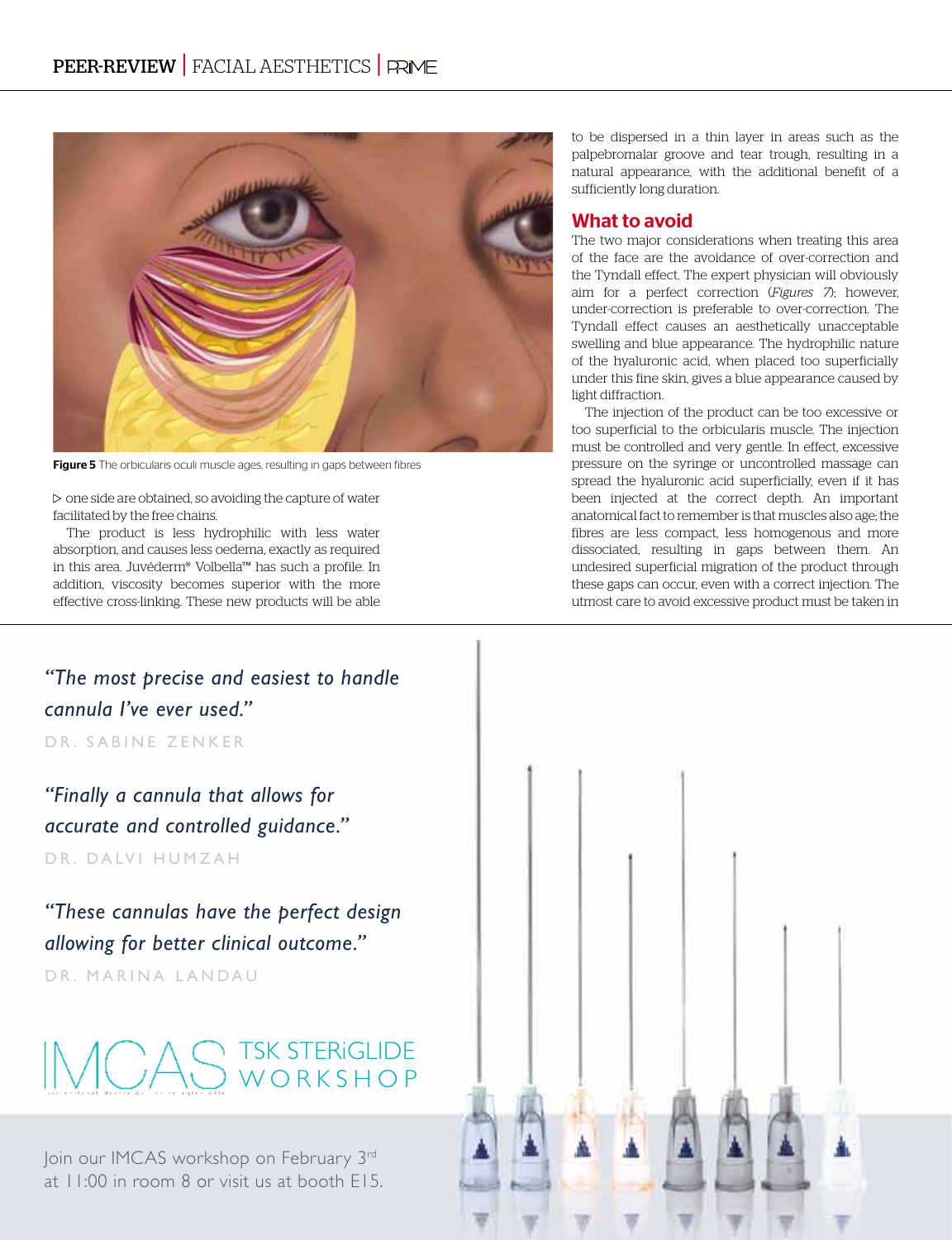**66** The injection of the product can be too excessive or too superficial to the orbicularis muscle. The injection must be controlled and very gentle.

older patients, when less compact and dissociated muscle with gaps is suspected. Under-treatment is most certainly preferable in patients with signs of laxity in this area, and especially when treating the older patient.

Palpebral malar grooves are more visible when there is a concurrent existence of inferior palpebral pockets/ bags. Surgical treatment of these pockets can diminish the visibility of the palpebral–malar grooves. Similarly, treatment of the palpebral–malar grooves can diminish the visibility of the inferior palpebral pockets. It is the physician's responsibility to advise which treatment is indicated to achieve the best aesthetic result.

#### Classification of the tear trough groove on a five-point scale

classification using a scale is a useful tool for both understanding and teaching. A classical scale can be based on the severity of the groove: no groove, mild, moderate, marked, very marked. For example a three-point scale is proposed as follows:  $\triangleright$ 

**TERIGLIDE** 



# NEW! STERIGLIDE The Cannula That Glides.

- New tip design, improved flexibility and proprietary surface treatment for optimal control and precision.
- Lowest extrusion force and nearest to tip filler delivery.
- Clear side port marking on safety hub.
- Entry-hole needles included in same safe and convenient hard-shell capsule.

**T S K** L A B O R ATO R Y E U R O P E B . V. www.tsklab.com | europe@tsklab.com T.  $+31-499-769009$  • Made in Japan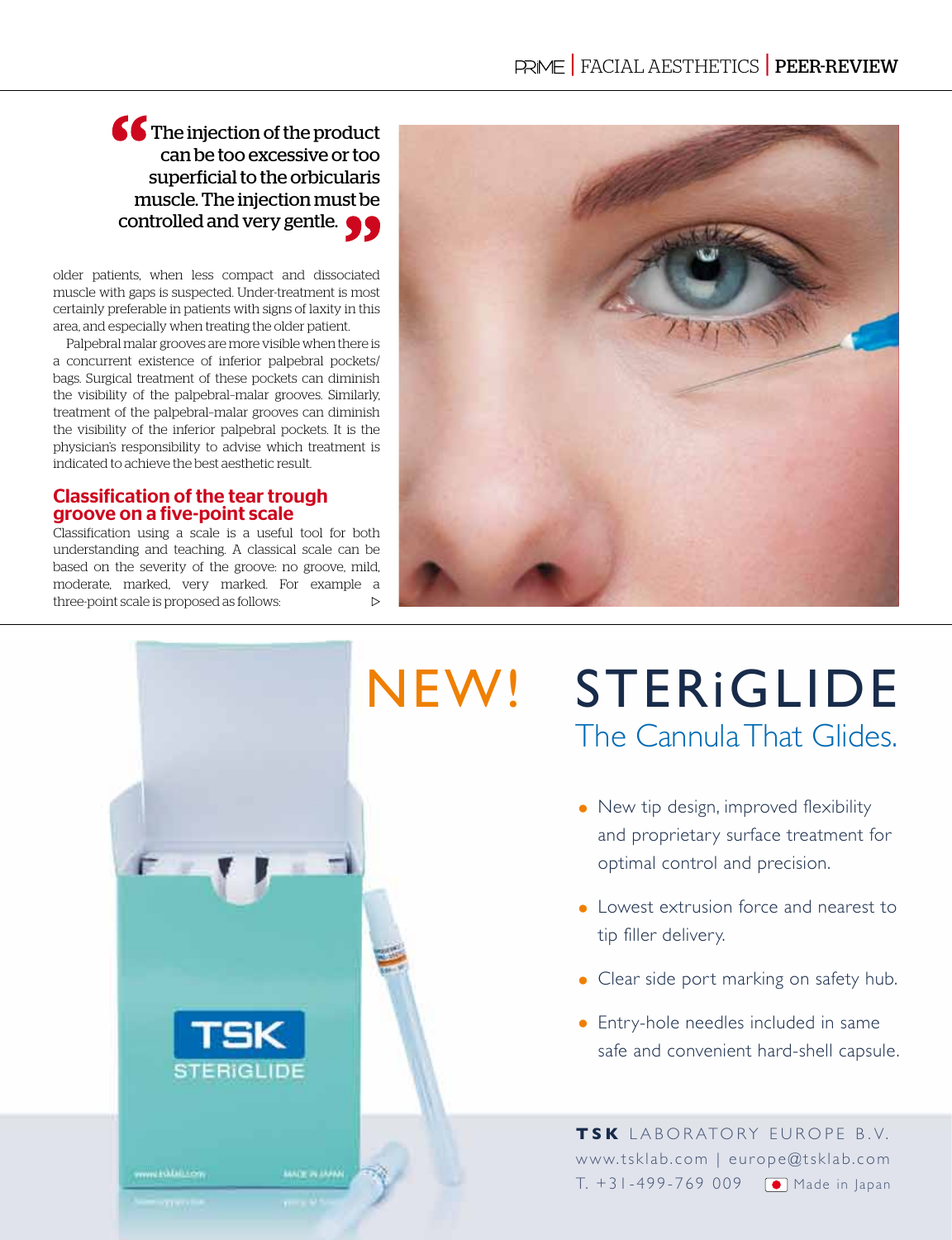

### Key points

■ The hollowing of the palpebral groove, forming a tear trough, is a prominent sign of ageing but can also be seen in young people owing to hypoplasia

■ Successful treatment of the tear trough requires an understanding of the anatomy, physiology and morphological changes induced by ageing

■ The correct technique for filling with hyaluronic acid is paramount to avoid adverse effects

■ A five-point scale can be used to ascertain the optimal treatment protocol

■ Continued research and development will provide dedicated products to attain even better results with a lessened risk of adverse

#### ■ Scale 1: no groove

- Scale 2: moderate groove
- Scale 3: marked.

Physicians should understand the changes that occur with ageing: the muscle extends downward, following the sagging of the superficial malar fat and the skin. It becomes less compact, less homogenous, and with gaps between the dissociated fibres.

An original and more scientific classification is therefore proposed, incorporating these anatomical and dynamic points (i.e. the tonicity of the orbicularis



66 A beautiful glance lights up the face. Enhancement and filling of the tear trough will embellish the luminosity of the glance and overall appearance. **O** 

muscle and whether the muscle is compact and dissociated).

Scales 2 and 3 can be divided into two sub-points, which take into consideration the loss of tonicity with ageing:

- Young patients with compact and homogenous muscle without gaps
- Older patients with a loss of tonicity of the orbicularis oculi muscle, with less compact, less homogenous, dissociated fibres possibly producing gaps between them.

Therefore, the classic three-point scale becomes an original five-point scale, which takes into consideration the tonicity and homogeneity of the orbicularis muscle with ageing:

- Scale 1: no groove
- Scale 2A: moderate tear trough in young people
- Scale 2B: moderate tear trough in older people
- Scale 3A: marked tear trough in young people
- Scale 3B: marked tear trough in older people.

This classification will help the physician to precisely decide on treatment protocols and precautions to be taken.

In scales 2A and 3A, an injection performed with expertise — adequate amount of product deeply and gently placed under the muscle, with a gentle pressure on the plunger of the syringe — presents a minimal risk of the Tyndall effect as the orbicularis oculi is tonic and homogenous, acting as a compact barrier.

In scales 2B and 3B, a less compact orbicularis oculi muscle with dissociation of its fibres can have gaps, allowing superficial migration of the product — even with



**Example 1 Figure 6** Where to inject in the tear trough: deep at the level of the palpebromalar groove, in front of the bony orbital rim, and just behind the orbicularis muscle